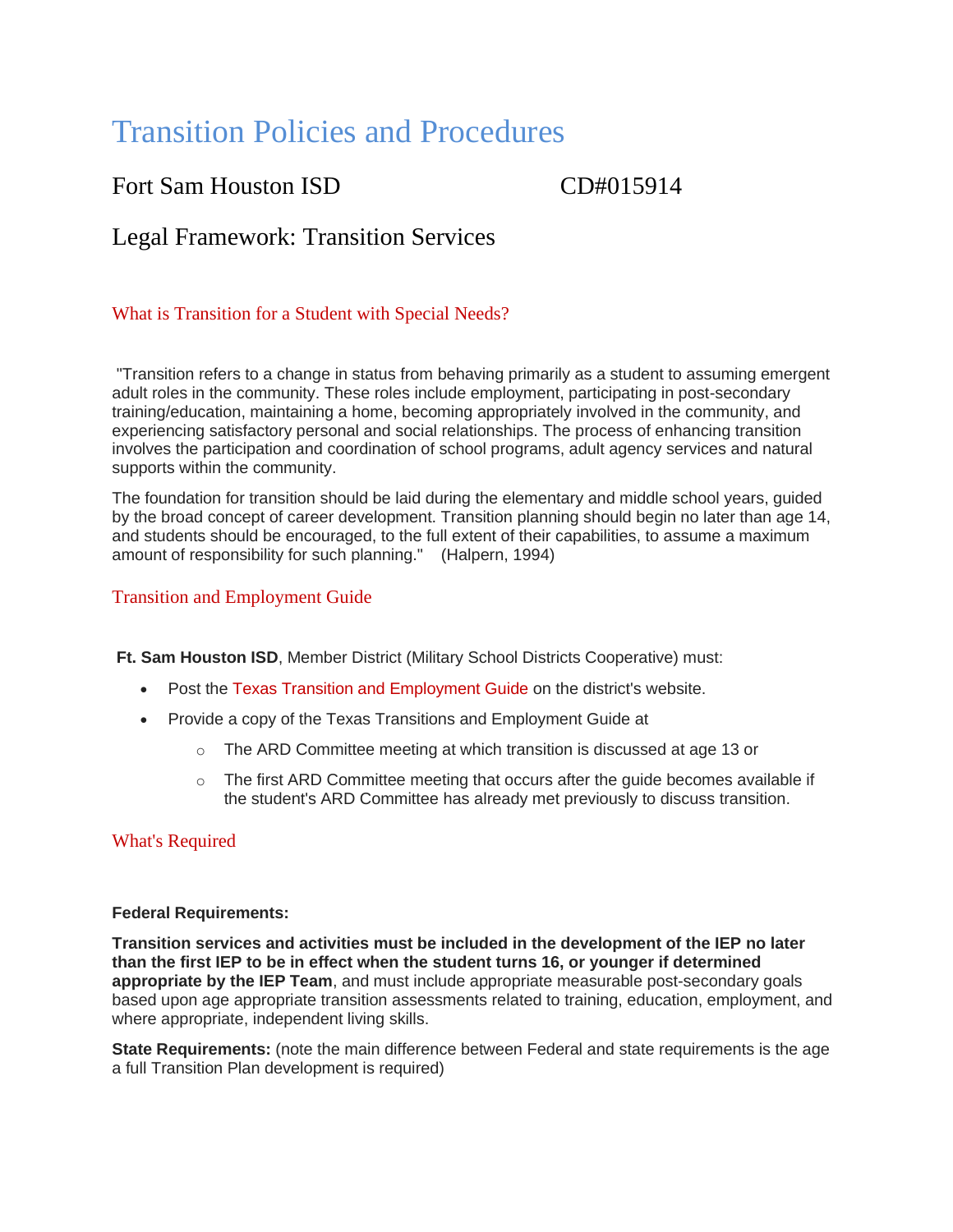Texas requirements for transition services are aligned to the federal requirements included in IDEA 2004. However, state law and guidance include additional requirements for the provision of transition services for students receiving special education services in Texas. A new state law passed in the summer of 2011 requires that "appropriate state transition planning must begin for a student not later than when the student reaches 14 years of age" (*SB 1788, 06/17/2011).* The Texas Administrative Code (TAC) describes the following nine issues important to the development of the Individualized Education Program (IEP) for students receiving special education services.

- Appropriate student involvement in the student's transition to life outside the public school system
- If the student is younger than 18 years of age, appropriate parental involvement in the student's transition
- If the student is at least 18 years of age, appropriate parental involvement in the student's transition, if the parent is invited to participate by the student or the school district in which the student is enrolled
- Any postsecondary education options
- A functional vocational evaluation
- Employment goals and objectives
- If the student is at least 18 years of age, the availability of age-appropriate instructional environments
- Independent living goals and objectives
- Appropriate circumstances for referring a student or the student's parents to a governmental agency for services

## What We Do

- Transition services means working as a team with the student, parent, school staff and outside agencies or community service to develop a coordinated set of activities for a student with a disability that is based on the individual student's needs, taking into account:
	- o the student's strengths,
	- o preferences,
	- o interests,
	- o which includes instruction,
	- o related services,
	- o community experience,
	- $\circ$  the development of employment and other post school adult living objectives, and
	- $\circ$  if appropriate, acquisition of daily living skills and provision of a functional vocational evaluation.
- All of these activities will be considered for each student, however specific activities will be determined by the needs of each student.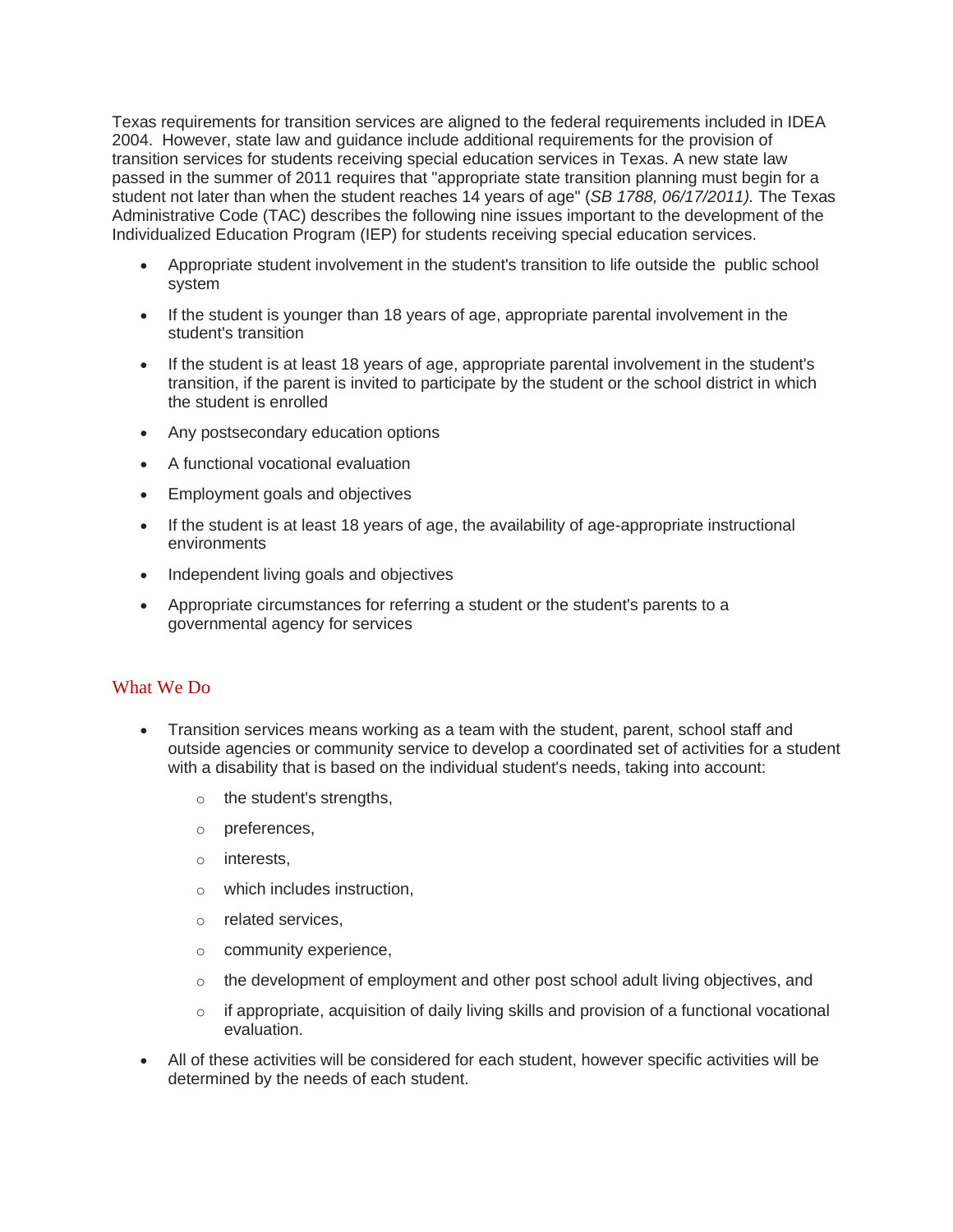- Transition is a results oriented process that is focused on improving the academic and functional achievement of a child with disabilities to facilitate the movement from school to post-school activities.
- These activities, through state guidelines, begins on or before the student turns 14 years old with postsecondary goals in education or training, employment and if appropriate, independent living skills based on age-appropriate transition assessments and, an examination of transition issues including the appropriate courses of study based on transition goals.
- The IEP will include transition services which are needed to assist the student in reaching those post secondary goals.
- The Case Manager is responsible for obtaining parent, teacher and student input forms for transition planning and two additional age appropriate Student Transition Assessments. The parent and student input forms are the Co-op Parent and Student Transition Surveys. They are filled out in a parent/student meeting, during a phone conversation with a parent or are sent home to be filled out by a parent and returned to the Case Manager prior to the ARD.
- Although transition planning must be in place by age 14, it can be completed earlier, depending on the needs of the student. We will begin this planning in 6<sup>th</sup> grade.
	- $\circ$  Earlier transition planning, when appropriate, can be considered for students with moderate to severe disabilities who may need additional services from outside agencies with long waiting lists.
- Appropriate student involvement in the student's transition to life outside the public school system includes student's participation in the ARD\IEP committee.
	- $\circ$  Best practices would indicate that to the extent possible, the student should lead a portion of the ARD/IEP meeting taking into consideration his or her capabilities.
- The student will be invited to the ARD/IEP Committee meeting when transition services will be discussed.
- The ARD/IEP Committee will make decisions regarding transition goals and services based on age-appropriate transition assessments.
	- $\circ$  The transition goals and services in the student's IEP will be updated annually.
- An ARD/IEP Committee will consider, and if appropriate, address the issue of a formal functional vocational evaluation.
	- $\circ$  A formal functional vocational evaluation is an assessment process that provides information about job or career interests, aptitudes, and skills. Information is gathered through situational assessments in the setting where the job is performed and takes ARD Committee input and parent permission.
	- o The ARD/IEP Committee identifies students who will benefit from services in a vocational program such as Community Based Instruction (CBI). Community Based Vocational Instruction (CBVI) or Work Based Learning (WBL).
	- $\circ$  The informal or formal functional vocational evaluation can be a useful tool in assessing progress for these students. The informal functional vocational evaluation is an ongoing data collection process and is part of a student in special education services ongoing data collection process.
- Age-appropriate instructional environments will be available for students who are 18 years of age and older.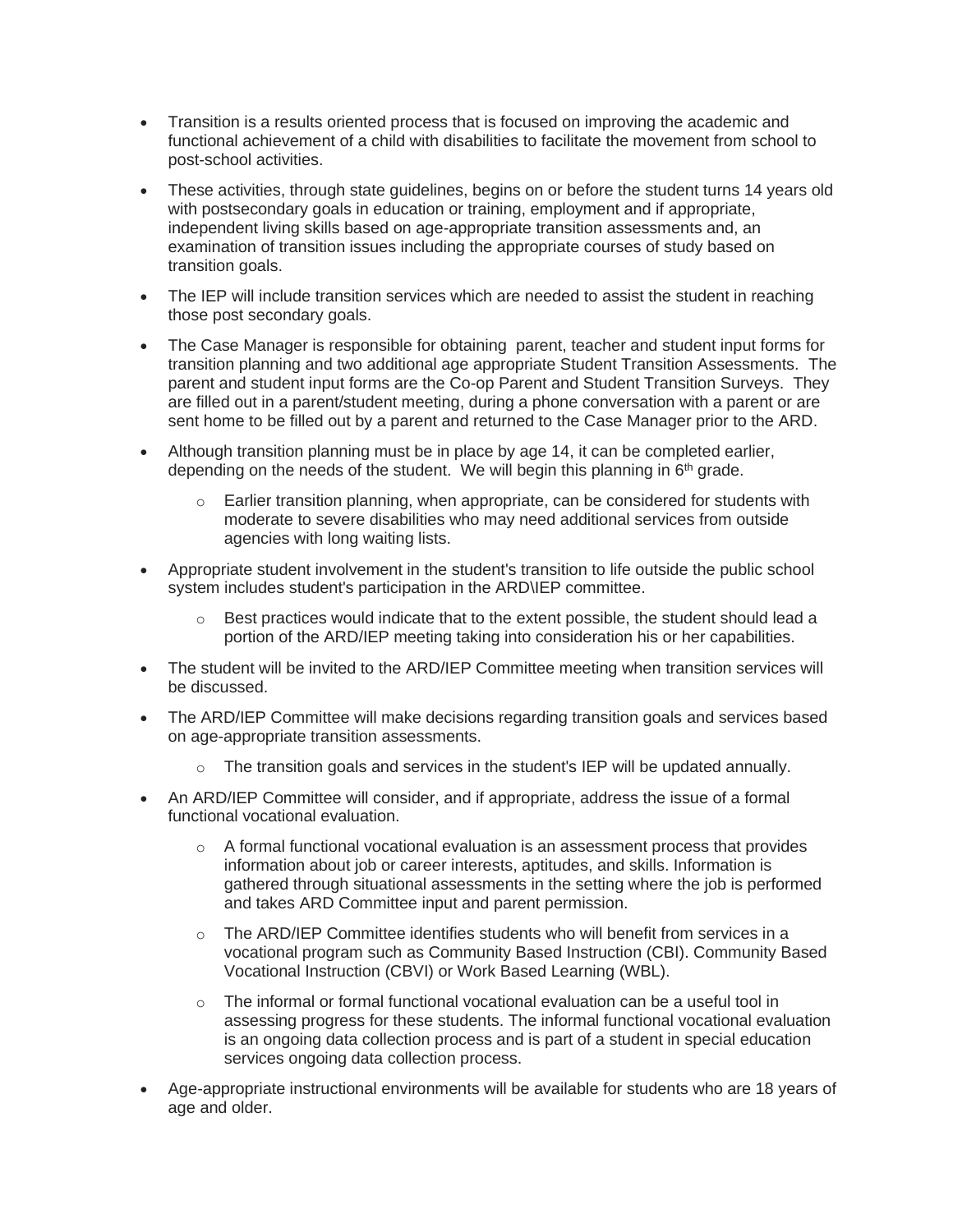- $\circ$  The ARD/IEP committee must determine the appropriate environment for each student in this age category on a case-by-case basis, but decisions should be made by taking into consideration what typical students in general education are doing at that age (e.g. college, technical school, employment, volunteer positions, etc.) and the comparable environments available.
- Formal transition planning is completed during the ARD/IEP committee meeting and focuses on assisting students with disabilities to become independent within the community, to the greatest extent possible.
- For students with Autism Spectrum Disorders (ASD), IEP goals and objectives will address the skills necessary to function in current and future environments.
	- $\circ$  Transition (or futures) planning for students with ASD, at any age, includes ARD/IEP Committee determination of need, and establishment of a plan, if appropriate, to support the student's successful transition from current to next environment(s).
	- $\circ$  Such support might also include assisting students to transition from elementary to middle school level, from middle to high school, and/or across instructional settings.
- Prior to the student's 17th birthday the Notice of Transfer of Parental Rights must be completed. Refer to current the [Individuals with Disabilities Education Act \(IDEA\)](http://idea.ed.gov/) for more detailed information regarding this subject.
- Plan Addressing Needed Transition Services. (This is not the purpose of a Personal Graduation Plan)
- By age 17, inform student/parent of transfer of rights to student when students reach age 18 and complete the transfer of rights statement in the ARD/IEP Supplement: Personal Graduation Plan Addressing Needed Transition Services. (This is not the purpose of a Personal Graduation Plan) By age 18, provide student with a Now You Are 18 Booklet or app information.
- If a student's goal is to be employed after graduation from high school, the appropriate courses should be included in the IEP and addressed on the Graduation Options supplement; this begins documentation of the student's goals after graduation.
- Adult service providers (agencies) should be invited to ARD meetings prior to graduation, depending upon services needed by the individual student. If an agency commits to providing a service and that service is never provided, the ARD/IEP committee must reconvene to determine how that need will be met.

#### **A Report for Students Exiting Public School or Graduating Seniors: The Summary of Performance (SOP)**

- For all graduating seniors or students exiting public school because of age eligibilities, a Summary of Performance will be provided to the student, which includes the student's: postsecondary goals, academic achievement, functional performance, recommendations on how to assist the student in achieving his or her postsecondary goals, written recommendations of the agencies, and views of the parents and students.
- If the student graduates under option "c" or b3" (depending upon the year the student entered ninth grade) an evaluation will be included.
- Best practices includes the student in creating the SOP when possible and making the student aware of its contents.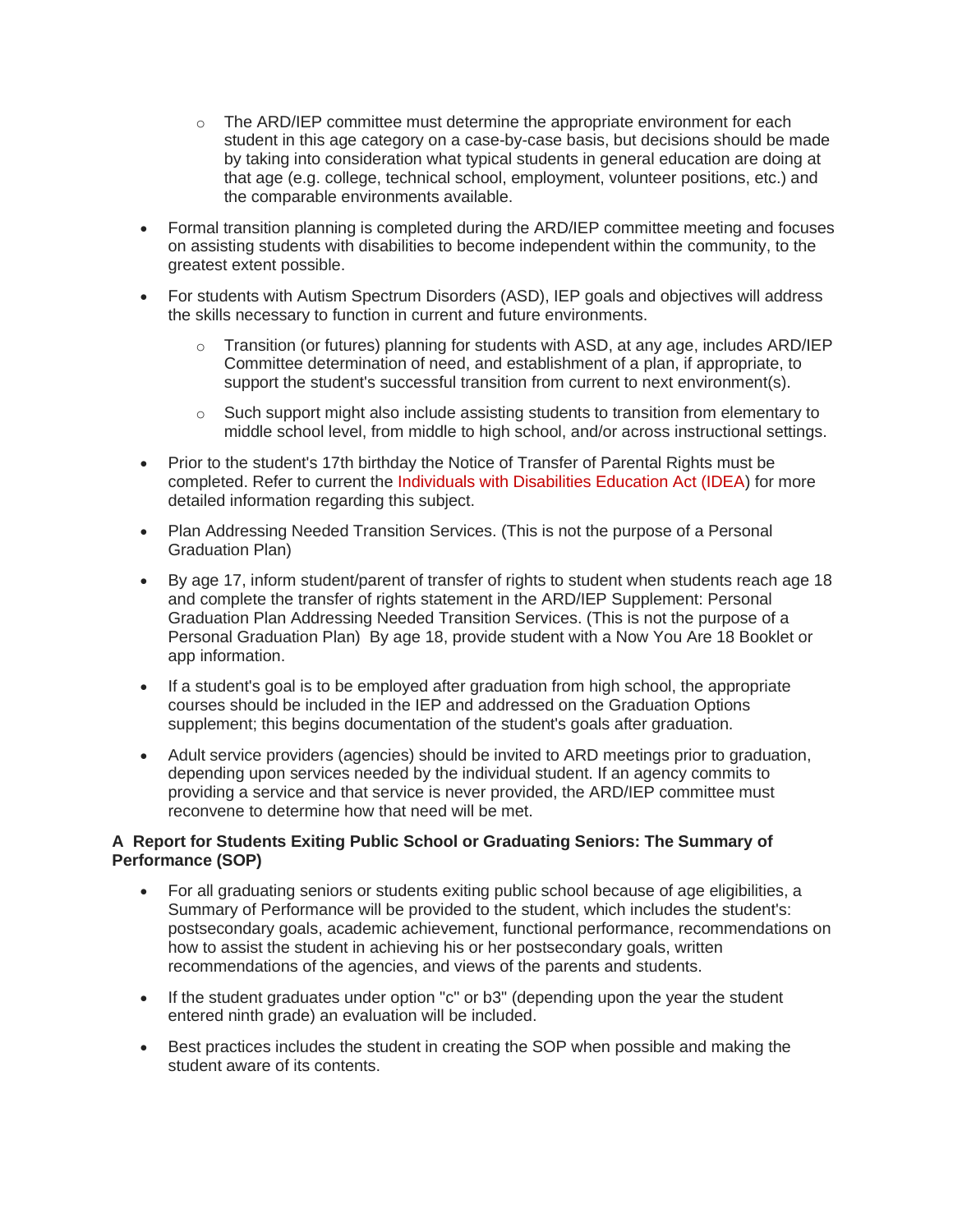- The SOP will be provided to the student for use with agency and post secondary educational environments to facilitate the student's post secondary transition success.
- The Summary of Performance should include the following:
	- o Demographics: Enter campus, year of graduation, student's name, date of birth, primary and other disabilities, dominant language and date of most recent ARD/IEP committee meeting in the appropriate spaces.
	- $\circ$  Student's Interest: Select the student's post-secondary interest. Both employment and education may apply. If the student is interested in employment, select part time or full time. Complete career interest section. "College" is not acceptable, because this section requires a career goal. If the student is identified as ID or MH and will not be attending college or seeking employment complete this section with "day activities" and proceed accordingly.
	- $\circ$  Student's Strengths: Review PLAAFPs, also ask the student in what course he/she does best. (i.e. What are your favorite courses?). Attendance can also be included. Prompt the student if he/she cannot answer the question. If the student will be seeking employment, relate his/her strengths to the post-secondary career goal. This is more specific than student strengths and can include extra-curricular/community activities and other student accomplishments.
	- o Recommendations/modifications/accommodations to consider for meeting post secondary education/training goals and/or employment goals: Ask the student what supports have worked for him/her in the past? (i.e. extended time, assignment notebook, etc.) and relate to the student's goal. If the student will be working with a job coach, place in this section.
	- $\circ$  Agency Information: Indicate how the student was linked to an agency, e.g. student is a client with (TWC, ACCOG), Student has completed an application with, student has met with a counselor at , student/parent received information about TWC on , etc.
- The school will ensure all graduating seniors have a graduation option identified and a Summary of Performance completed.

## **Samples: Post-Secondary Goals (PSG)**

#### **The student's PSG is to attend college/university to pursue a career**

Mary's interests/preferences are in the medical field. After High School, Mary will attend a (4 or 2) year college to earn a certification/license as a nurse and work in the nursing field. The committee agreed that Mary can take recommended core courses, as well as organic chemistry to facilitate her goal. If a Junior or Senior, a TWC representative could attend the ARD/IEP committee meeting where Mary would fill out an application to TWC. . The Informal or Formal Functional Vocational Assessment was completed and utilized in transition planning. Monitoring of transition plans will be accomplished through report cards and IEP reviews during Mary's annual ARD/IEP committee meeting. If this is a graduation ARD/IEP committee meeting, the Summary of Performance would be completed and given to Mary and her mother.

#### **The student's PSG is to get a job after high school**

Jose's interests/preferences are in the auto mechanics field. After High School, Jose will get on- thejob training (or go to Lone Star College for Auto Mechanic Classes) to gain skills as a mechanic and work in the auto repair field. The committee agreed Jose take Auto Mechanics 1 and 2 to support that PSG. The Informal or Formal Functional Vocational Assessment was completed and utilized in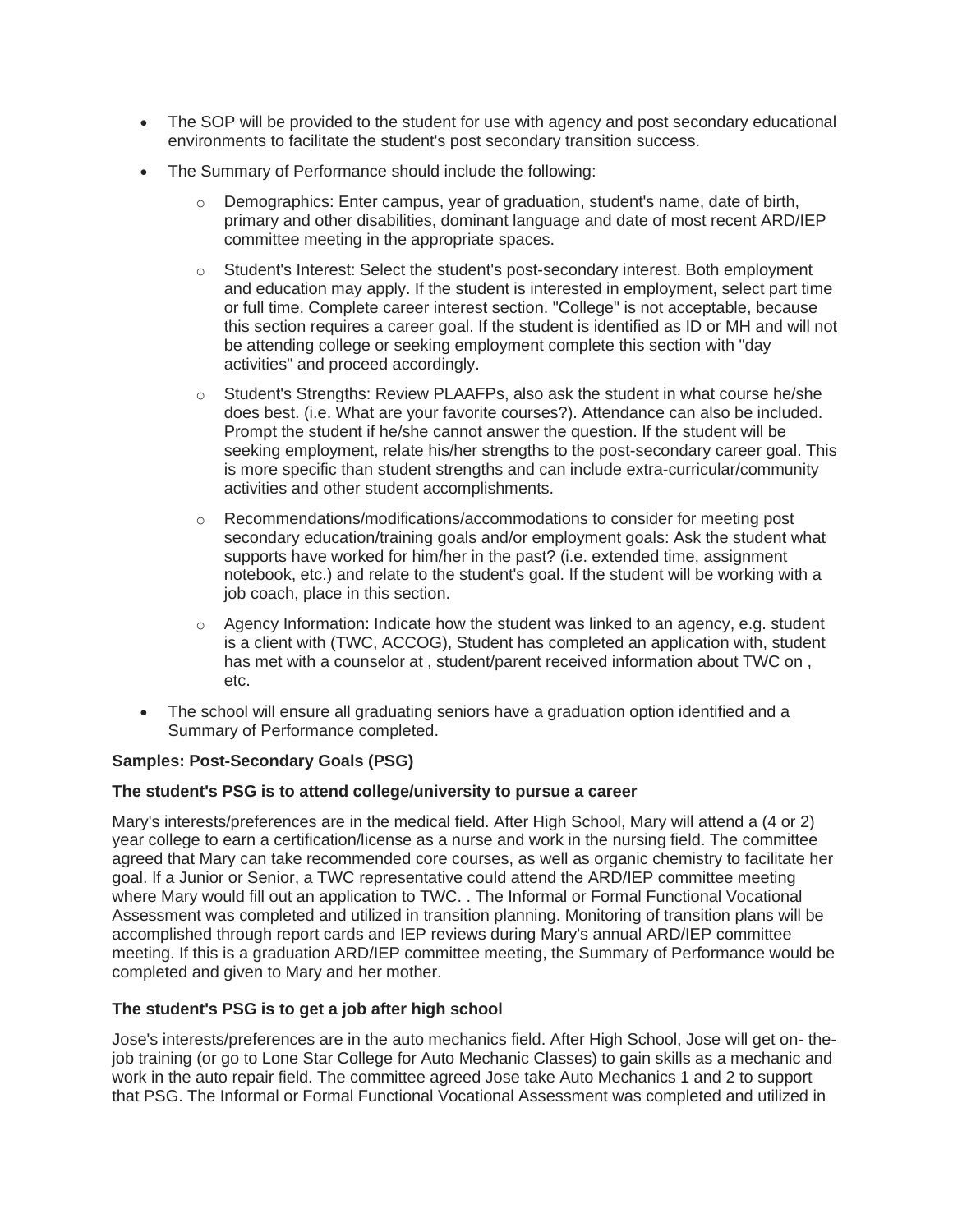transition planning. If a Junior or Senior, a TWC representative could be contacted and participate in the ARD/IEP committee meeting by telephone. The Informal or Formal Functional Vocational Assessment was completed and utilized in transition planning. Monitoring of transition plans will be accomplished through report cards and IEP review during Jose's annual ARD/IEP committee meetings. If this is a graduation ARD/IEP committee meeting, the Summary of Performance will be completed and given to Jose and his mother.

#### **The student's PSG is to live at home and participate in supported employment**

Maria's interests/preferences are in the retail field. After High School, Maria will live at home and participate in supported employment to continue gaining skills in being in public places with appropriate behavior, keeping her hands and feet to herself and greeting others appropriately and with support (a job coach, parent, etc.) will volunteer in a retail type of environment each week. The committee agreed that Maria could take the following courses to facilitate her PSG of working in a retail type environment. If a Junior or Senior, a TWC representative and/or an ACCOG representative could attended the ARD/IEP committee meeting and Maria's parents could work with the representative and Maria to completed an application. The Informal or Formal Functional Vocational Assessment was and utilized in transition planning. Monitoring of transition plans will be accomplished through report cards and IEP review during Maria's annual ARD/IEP committee meetings. If this is a graduation ARD/IEP committee meeting, the Summary of Performance will be completed and given to Maria and her parents. With Maria and her parents completing agency paper work, Maria will apply to link to an agency and/or participate in a day activity or sheltered workshop.

Since Maria needs support with Independent Living Skills a PSG for those supports should be written also. After High School, Maria will continue building skills, with her parents' support and guidance, to independently dress, brush teeth and comb hair.

## **STATE PERFORMANCE PLAN INDICATORS**:

#### [State Performance Plan Indicator 13](http://www.tea.state.tx.us/WorkArea/linkit.aspx?LinkIdentifier=id&ItemID=2147506255&libID=2147506248%20)

"Percent of youth with IEPs aged 16 and above with an IEP that includes appropriate measurable postsecondary goals that are annually updated and based upon an age appropriate transition assessment, transition services, including courses of study, that will reasonably enable the student to meet those postsecondary goals, and annual IEP goals related to the student's transition service needs.

There also must be evidence that the student was invited to the IEP Team meeting where transition services are to be discussed and evidence that, if appropriate, a representative of any participating agency was invited to the IEP Team meeting with the prior consent of the parent or student who has reached the age of majority."

#### [State Performance Plan Indicator 14](http://www.tea.state.tx.us/WorkArea/linkit.aspx?LinkIdentifier=id&ItemID=2147506061&libID=2147506054%20)

"Percent of youth who are no longer in secondary school, had IEPs in effect at the time they left school, and were: enrolled in higher education within one year of leaving high school, enrolled in higher education or competitively employed within one year of leaving high school or enrolled in higher education or in some other postsecondary education or training program; or competitively employed or in some other employment within one year of leaving high school."

#### SPP Indicator 14 - Definitions

• Enrolled in higher education - the student has been enrolled on a full-time or part-time basis in a community college (2-year) or college/university (4 or more years) for at least one complete term, at any time in the year since leaving high school.